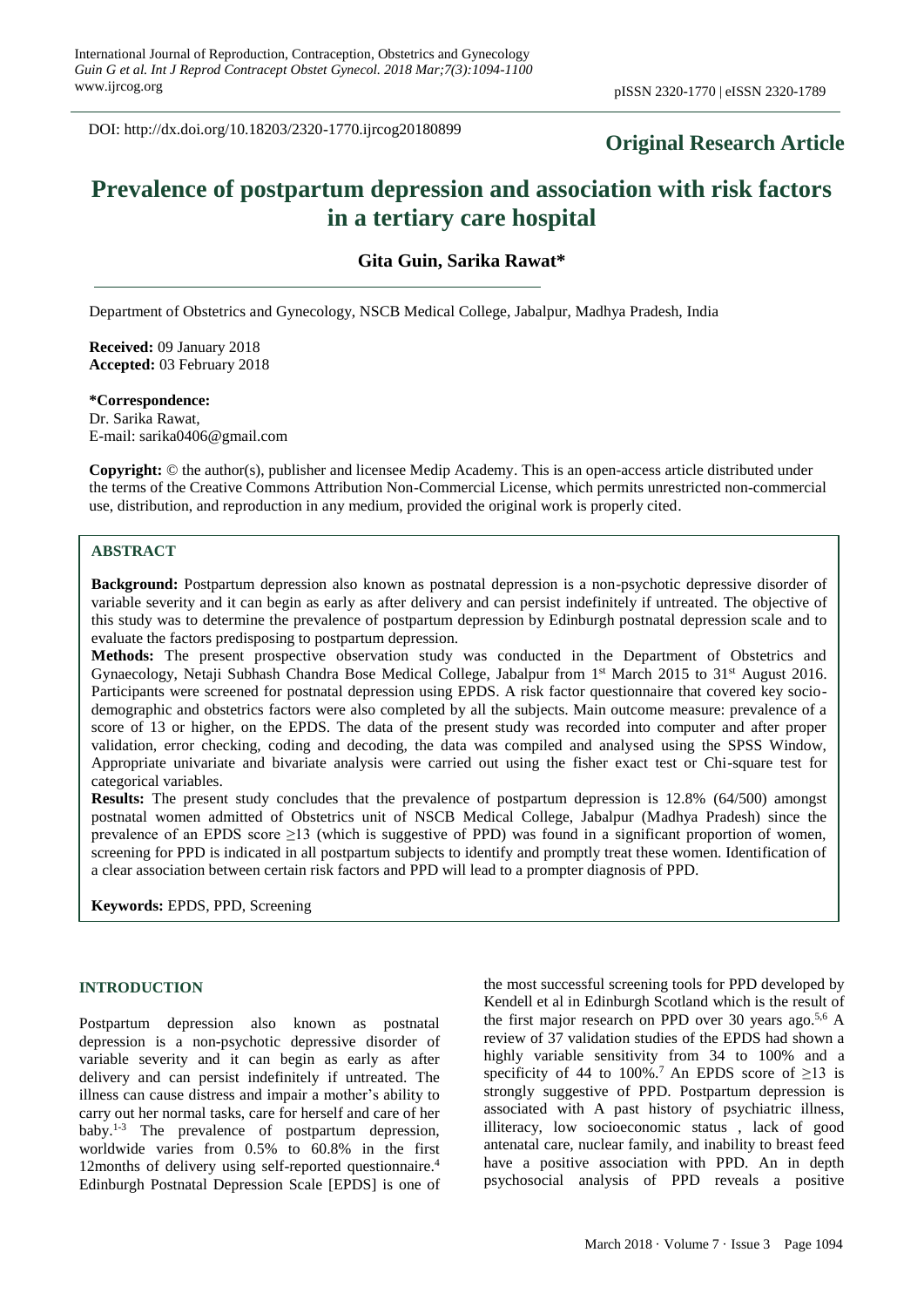association with past history of PPD, family history of psychiatric illness, childcare stress, anxiety during pregnancy, stressful life events during pregnancy, and low levels of partner support. $8-10$ 

#### **METHODS**

The present prospective observational study was conducted in Department of Obstetrics and Gynaecology NSCB Medical College and Hospital, Jabalpur (Madhya Pradesh) from  $1<sup>st</sup>$  March 2015 to  $31<sup>st</sup>$  August 2016. Sample size was calculated by fallowing formula:

$$
n = [DEFF \times No (1-p)] / [(d^2/Z_{1-\alpha/2}^2 \times (N-1) + p \times (1-p)]
$$

Where,

 $Z = 1.96$  for 99% confidence interval,  $N =$  population size (5000),  $p =$  assumed probability (prevalence),  $d =$  marginal absolute error = 5% DEFF (designed effect for cluster survey)  $=1$ 

500 subjects were selected after a simple random sampling technique and informed consent for participation in this study was taken. All the subjects were explained about the PPD and importance of scoring done by pretested structured questionnaires (EPDS) for the screening of PPD and its future consequences. An informed consent was obtained from eligible subjects. A detailed assessment was done and pretested structured questionnaires (EPDS) was filled, which include demographic data, obstetric history, associated co morbidities, past and family history of psychiatric illness, EPDS scoring followed by questionnaires for predisposing factors of PPD.

Demographic data were collected as age, socio-economic status, education level, locality (rural and urban), antenatal check-up (booked and unbooked), type of family (nuclear, joint). Relevant obstetrics history was taken as mode of delivery, and sex of child. Specific co morbidity presented in any subjects like anaemia (mild, moderate, severe), pre-eclampsia, eclampsia was assessed. Any relevant history of past psychiatric illness was noted, along with any family history of same. EPDS is the screening tool for PPD, 10 items self-report scale specifically designed to screen for postpartum depression in community samples. Each item is scored on a 4-point scale (from 0-3), with a total score ranging from 0 to 30. The items, written in the past tense, include questions related to maternal feelings during the past 7 days.<sup>6</sup>

Questions 1, 2 and 4 (without an\*) are scored 0, 1, 2 or 3 with top box scored as 0 and the bottom box scored as 3.

Questions 3, 5-10 (marked with an\*) are reverse scored, with the top box scored as a 3 and the bottom box scored as 0. Maximum score: 30.

Mothers who score above 13 are likely to be suffering from a depressive illness of varying severity. Predisposing factors were assessed in form of questionnaires to evaluate the association between the predisposing factors and prevalence of PPD.

#### *Statistical analysis*

Data were entered in MS Office. The prevalence of PPD was estimated. Results were analyzed applying the Chi square test and ODDS ratio was calculated for each qualitative variable to evaluate the significance of association of risk factor with PPD.

The relative risk for each statistically significant risk factor was calculated. P value  $< 0.05$  were considered statistically significant.

#### **RESULTS**

Of the 500 women studied 64 scored ≥13 on the Edinburgh postnatal depression scale. Prevalence of PPD is 12.8%. A total of 500 women were recruited in the study by simple random sampling technique. The demographic details are shown in Table 1.

#### **Table 1: Demographic details of subjects.**

| <b>Variables</b>             | N/D    | $\frac{0}{0}$ | $\mathbf{X}^2$ | OR   | <b>P-value</b> |  |  |  |  |
|------------------------------|--------|---------------|----------------|------|----------------|--|--|--|--|
| Age                          |        |               |                |      |                |  |  |  |  |
| $<$ 20                       | 0/12   | 0             |                |      |                |  |  |  |  |
| $20 - 25$                    | 25/282 | 8.9           |                |      |                |  |  |  |  |
| 26-30                        | 20/135 | 14.8          |                |      |                |  |  |  |  |
| $31 - 35$                    | 20/57  | 32.3          | 20.31          |      | < 0.05         |  |  |  |  |
| $36-40$                      | 4/12   | 33.3          |                |      |                |  |  |  |  |
| >40                          | 0/2    | 0             |                |      |                |  |  |  |  |
| <b>Education status</b>      |        |               |                |      |                |  |  |  |  |
| illiterate                   | 37/240 | 15.4          |                | 1.5  |                |  |  |  |  |
| literate                     | 27/260 | 10.38         | 2.80           |      | >0.05          |  |  |  |  |
| Locality                     |        |               |                |      |                |  |  |  |  |
| Rural                        | 42/228 | 18.40         |                | 0.38 |                |  |  |  |  |
| Urban                        | 22/272 | 8.1           | 11.8           |      | < 0.001        |  |  |  |  |
| <b>Socio-economic status</b> |        |               |                |      |                |  |  |  |  |
| Lower                        | 38/238 | 16.2          |                |      |                |  |  |  |  |
| Middle                       |        |               | 4.51           | 0.56 | $\leq 0.05$    |  |  |  |  |
| and                          | 26/262 | 9.92          |                |      |                |  |  |  |  |
| upper                        |        |               |                |      |                |  |  |  |  |

 $*N = EPDS \ge 13$ ;  $*D = Total subjects$ 

After adjustment for all significant postnatal variables risk factors like antenatal check-up, gender of baby, family history of psychiatric illness, past history of psychiatric illness, negative breast feeding, type of family, mode of delivery, child care stress, adverse life event, inadequate family and social support, lack of partner support, anxiety during pregnancy, complication during pregnancy statically significant which were shown in Table 2.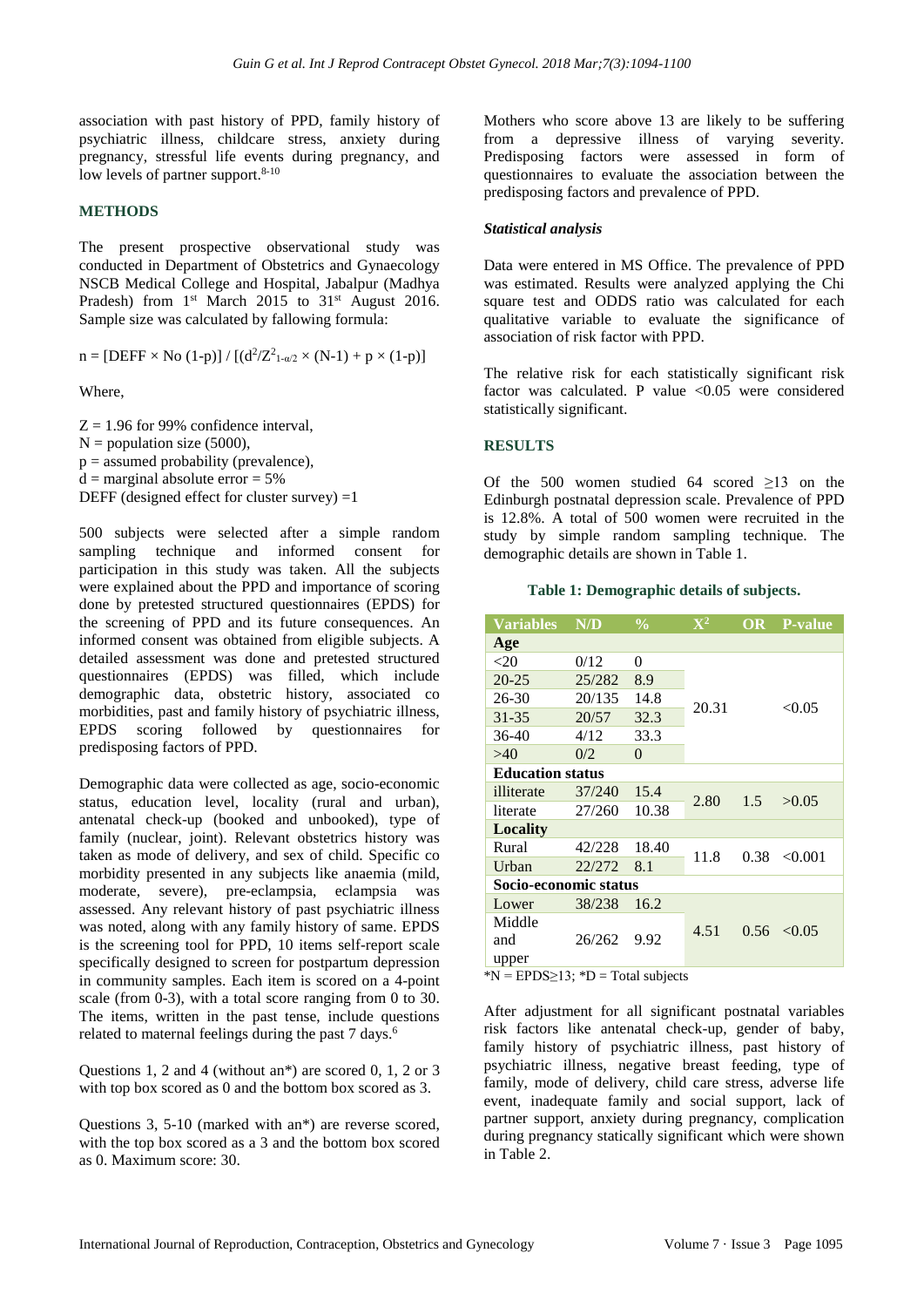#### **Table 2: Relation of risk factors to EPDS.**

|                                              | EPDS <sub>213</sub> | <b>EPDS&lt;13</b> | $\chi^2$ | <b>Odd</b> ratio    | P value  |  |  |  |  |
|----------------------------------------------|---------------------|-------------------|----------|---------------------|----------|--|--|--|--|
| <b>Antenatal check-up</b>                    |                     |                   |          |                     |          |  |  |  |  |
| Booked                                       | 19                  | 187               | 4.02     | 1.07                | < 0.05   |  |  |  |  |
| Unbooked                                     | 45                  | 249               |          |                     |          |  |  |  |  |
| <b>Type of family</b>                        |                     |                   |          |                     |          |  |  |  |  |
| Nuclear                                      | 51                  | 285               | 5.19     | $0.48(0.93-0.23)$   | < 0.05   |  |  |  |  |
| Joint                                        | 13                  | 151               |          |                     |          |  |  |  |  |
| <b>Mode of delivery</b>                      |                     |                   |          |                     |          |  |  |  |  |
| <b>NVD</b>                                   | 33                  | 308               | 9.37     | $2.26(3.98-1.28)$   | < 0.01   |  |  |  |  |
| <b>LSCS</b>                                  | 31                  | 128               |          |                     |          |  |  |  |  |
| Gender of baby                               |                     |                   |          |                     |          |  |  |  |  |
| Male                                         | 22                  | 230               | 7.54     | $2.13(3.88-1.28)$   | < 0.05   |  |  |  |  |
| Female                                       | 42                  | 206               |          |                     |          |  |  |  |  |
| <b>Breast feeding</b>                        |                     |                   |          |                     |          |  |  |  |  |
| N <sub>o</sub>                               | 14                  | 30                | 15.63    | 0.26                | < 0.001  |  |  |  |  |
| Yes                                          | 50                  | 406               |          |                     |          |  |  |  |  |
| Past history of psychiatric illness          |                     |                   |          |                     |          |  |  |  |  |
| No                                           | 54                  | 421               | 17.44    | $5.20(13.03-1.97)$  | < 0.001  |  |  |  |  |
| Yes                                          | 10                  | 15                |          |                     |          |  |  |  |  |
| <b>Family history of psychiatric illness</b> |                     |                   |          | 4.64 (9.73-2.13)    | < 0.0001 |  |  |  |  |
| N <sub>o</sub>                               | 49                  | 409               | 21.56    |                     |          |  |  |  |  |
| Yes                                          | 15                  | 27                |          |                     |          |  |  |  |  |
| <b>Child care stress</b>                     |                     |                   |          |                     |          |  |  |  |  |
| N <sub>o</sub>                               | 26                  | 310               | 23.52    | $3.60(6.43-2.03)$   | < 0.001  |  |  |  |  |
| Yes                                          | 38                  | 126               |          |                     |          |  |  |  |  |
| <b>Anxiety during pregnancy</b>              |                     |                   |          |                     |          |  |  |  |  |
| No                                           | 27                  | 313               | 22.47    | $3.49(6.22 - 1.97)$ | < 0.001  |  |  |  |  |
| Yes                                          | 37                  | 123               |          |                     |          |  |  |  |  |
| <b>Adverse life event</b>                    |                     |                   |          |                     |          |  |  |  |  |
| N <sub>o</sub>                               | 31                  | 361               | 38.19    | $5.12(9.20-2.84)$   | < 0.001  |  |  |  |  |
| Yes                                          | 33                  | 75                |          |                     |          |  |  |  |  |
| <b>Inadequate family and social support</b>  |                     |                   |          |                     |          |  |  |  |  |
| N <sub>o</sub>                               | 29                  | 261               | 4.85     | $1.80(3.17-1.03)$   |          |  |  |  |  |
| Yes                                          | 35                  | 175               |          |                     | < 0.05   |  |  |  |  |
| Poor partner support                         |                     |                   |          |                     |          |  |  |  |  |
| N <sub>o</sub>                               | 26                  | 270               | 10.48    | $2.38(4.23-1.35)$   |          |  |  |  |  |
| Yes                                          | 38                  | 166               |          |                     | < 0.001  |  |  |  |  |
| <b>Medical illness anaemia</b>               |                     |                   |          |                     |          |  |  |  |  |
| No                                           | 09                  | 233               | 34.65    | 7.01 (16.50-3.32)   | < 0.0001 |  |  |  |  |
| Yes                                          | 55                  | 203               |          |                     |          |  |  |  |  |

Demographically prevalence of PPD 48.1% (n=50/500) were observed in age group of 31-40 years. Mean age of studied subjects with postpartum depression was 25.84 year. The prevalence of PPD was 18.4% amongst the rural population ( $n = 228$ ) while it is 8.1% amongst the urban population ( $n = 272$ ). By this data association of postpartum depression with the subjects of rural area can be determined. This difference was statistically significant ( $P < 0.001$ ). The prevalence of PPD in lower socioeconomic group was  $16.2\%$  (n = 238) as compared middle class and upper class. Thus, the low socioeconomic status contributes to the development of PPD. (P <0.05) indicate comparison between lower socioeconomic group and other.  $9.2\%$  (n = 19) in subjects who had regular antenatal visits ( $n = 206$ ) were less likely to suffer from PPD as compared to subjects who had no antenatal visits  $15.3\%$  (n = 45).

In present study it was found that unbooked subjects had 1.78 times more chances of PPD. This may be due to antenatal visits made them aware about the health issues, giving them opportunity to share their problems and clear the doubts and fears of pregnancy. Which was statistically significant ( $P < 0.05$ ). The prevalence of PPD were 15.2% amongst subjects from nuclear family ( $n =$ 336) while it is 7.9% amongst subjects were belonging from joint family. ( $p \leq 0.05$ ) indicate the comparison between nuclear and joint families. The prevalence of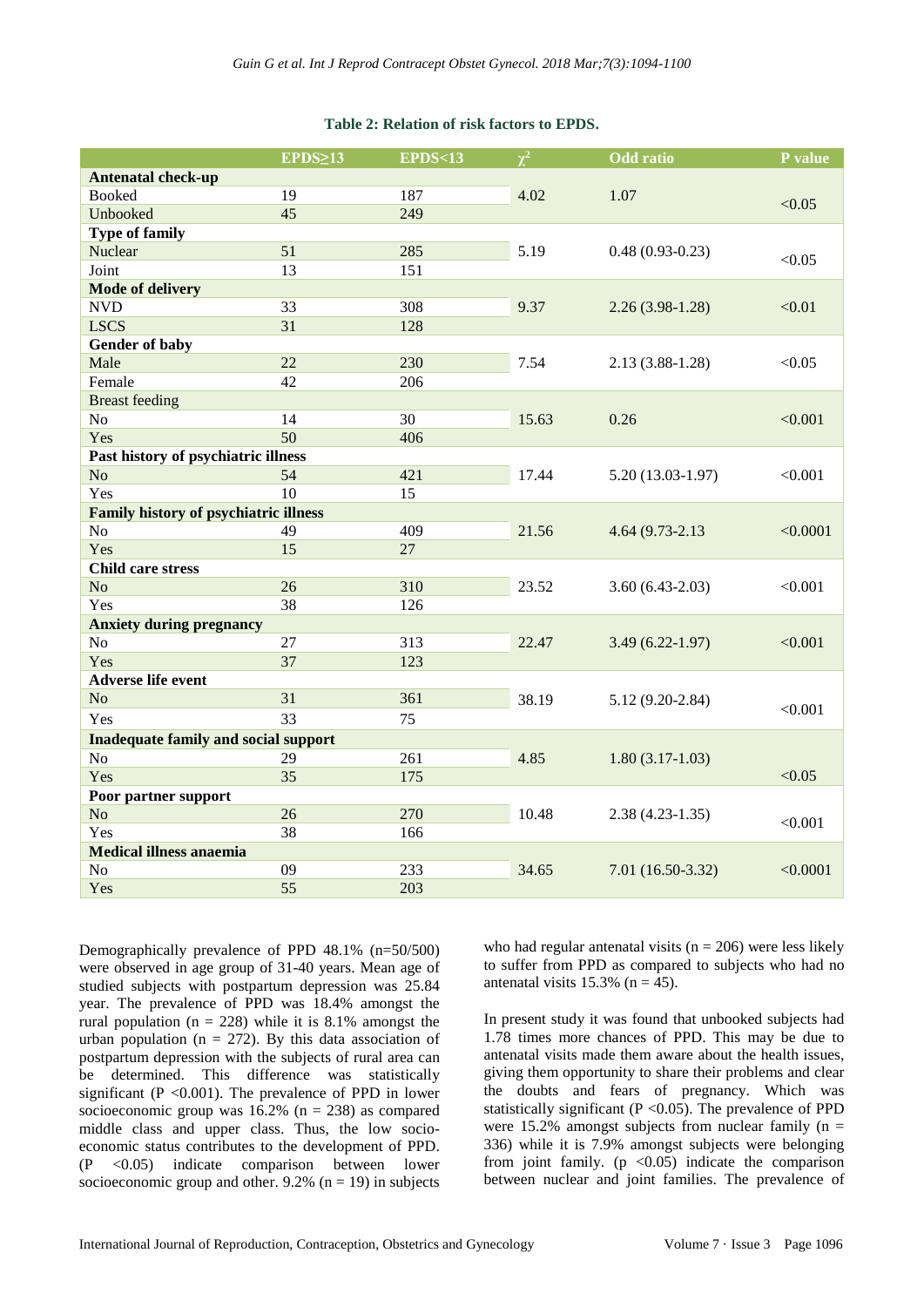PPD 9.7% amongst the subjects who delivered NVD (n=341) while it is 19.5% amongst the subjects who underwent caesarean section. Subjects who underwent LSCS had 2.26 times more chances of having PPD.

 $(p<0.01)$  indicate the comparison between subjects who delivered NVD and who underwent LSCS. This was statistically significant. The prevalence of PPD 8.7% amongst subjects who had male child total  $(n = 252)$  and 16.9% amongst subjects who had female child ( $n = 248$ ). The male to female ratio was similar but the association of depression was strongly seen in favour of birth of female child which indicate that inspite of various mass publicity of survival of female child the depression is highly prevalent amongst this category.

The difference was statistically significant ( $p \leq 0.05$ ) prevalence of PPD amongst subjects exclusively breast feeding is significantly lower than those who fail to initiate breast feeding of their babies ( $p \le 0.001$ ). It was observed positive association of prevalence of PPD with subjects who had anaemia. The difference in prevalence between those having no anaemia with those having anaemia is statistically highly significant (P<0.0001).

Pre-eclampsia subjects had 2.12 times more chances of developing PPD which was statically significant  $(p<0.005)$ . Eclampsia subjects had  $6.03$  times more chances of developing PPD. This was statically highly significant (p  $\langle 0.0001 \rangle$ ). Past H/O PPD significantly increases (5.2 times greater risk) the chances of having PPD. Subjects who had family history of PPD had 4.64 times greater risk of developing PPD (OR=4.64)95%CI (9.73-2.13) (p<0.0001). Family history of psychiatric disorder must therefore be elicited from all pregnant patients. Almost 32.8% of subjects have stress of child care at some point or other. Of them 23.2% had PPD when compared to those who have no such stress due to readily available help at home (PPD  $= 7.7\%$ ). This difference is statically highly significant ( $p < 0.001$ )  $\chi$ 2= 23.52; OR = 3.60 [6.43-2.03]. 32% of subjects had history of anxiety during pregnancy. Of them 23.1% subjects had postpartum depression. This was statistically highly significant  $χ$ 2 = 22.47; (P<0.001) OR=3.49 (6.22-1.97). The prevalence of PPD was more 30.6% amongst subjects who had adverse life event  $(n = 108)$  than the subjects who had no adverse life events due to decrease confidence and altered mental threshold level and they become more emotionally liable. (P<0.0001) OR=5.12(9.20-2.84).

The prevalence of PPD was 16.7 %amongst the subjects who had inadequate social support (n=210). This is possibly because social support from family members and others provides emotional and instrumental support which were protective by buffering the impact of life stress on emotional wellbeing of mother. The difference is statistically significant ( $p \le 0.05$ ) OR = 1.80 [3.17-1.03]. This study shows prevalence of PPD were observed less if subjects had their partner support this was probably because by encourage to participate actively in household tasks and infant care activities protects the mother from becoming overwhelmed  $\chi^2$ = 10.48; P<0.001 OR=2.38[4.23-1.35]. 160 subjects had history of complications during delivery and out of which 24 (15%) subjects were observed with postpartum depression. Risk of development of PPD statistically was not significant associated with subjects had history of complication during delivery  $(p<0.143)$ .

#### **DISCUSSION**

In the present study 500 subjects were selected by a simple randomization table, 64 (12.8%) had postpartum depression. A similar study by Desai N et al reported prevalence of PPD 12.5%.<sup>11</sup> Swapan G et al in their study "postpartum depression in north Indian women: prevalence and risk factors" reported the prevalence of PPD at 15.8%.<sup>12</sup>

#### *Association of age with PPD*

The age wise analysis of studied subjects with PPD  $(12.8\%)$  shows the mean age to be  $25.84\pm4.24$ , while subjects without postpartum depression had a mean age of 24.19±3.70; thus, mean age was higher in PPD subjects and it was statistically significant ( $p < 0.05$ ). Risk of postpartum depression increases with the increasing age of the subjects, probably because older women have higher rates of pregnancy complications such as multiple births, hypertension and diabetes and their increasing social and family responsibilities made them irritable and anxious.

The study by Desai N et al found the mean age was 23.84 which is very similar to present study.<sup>11</sup> Swapan G et al found the mean age of their subjects to be  $24.62 \pm 3.7$ years.<sup>12</sup>

#### *Association of education with PPD*

The present study shows that the prevalence of Postpartum depression to be 15.4% amongst illiterate group ( $n = 240$ ) and 11.9% ( $n = 101$ ) amongst subjects educated up to primary school which was relatively higher than in subjects educated up to middle school. This was possibly because as education improves the ability to deal with stress of child bearing and employment improves.

It may be that the prevalence of PPD is lowest amongst the graduates due to the similar reasons. A similar study by Swapan G et al found 9.4% prevalence of PPD in subjects who had more than primary education.<sup>12</sup>

#### *Association of locality with PPD*

In the present study, 18.4 % rural subjects had postpartum depression may be because they experience more adverse living conditions, poor health, low family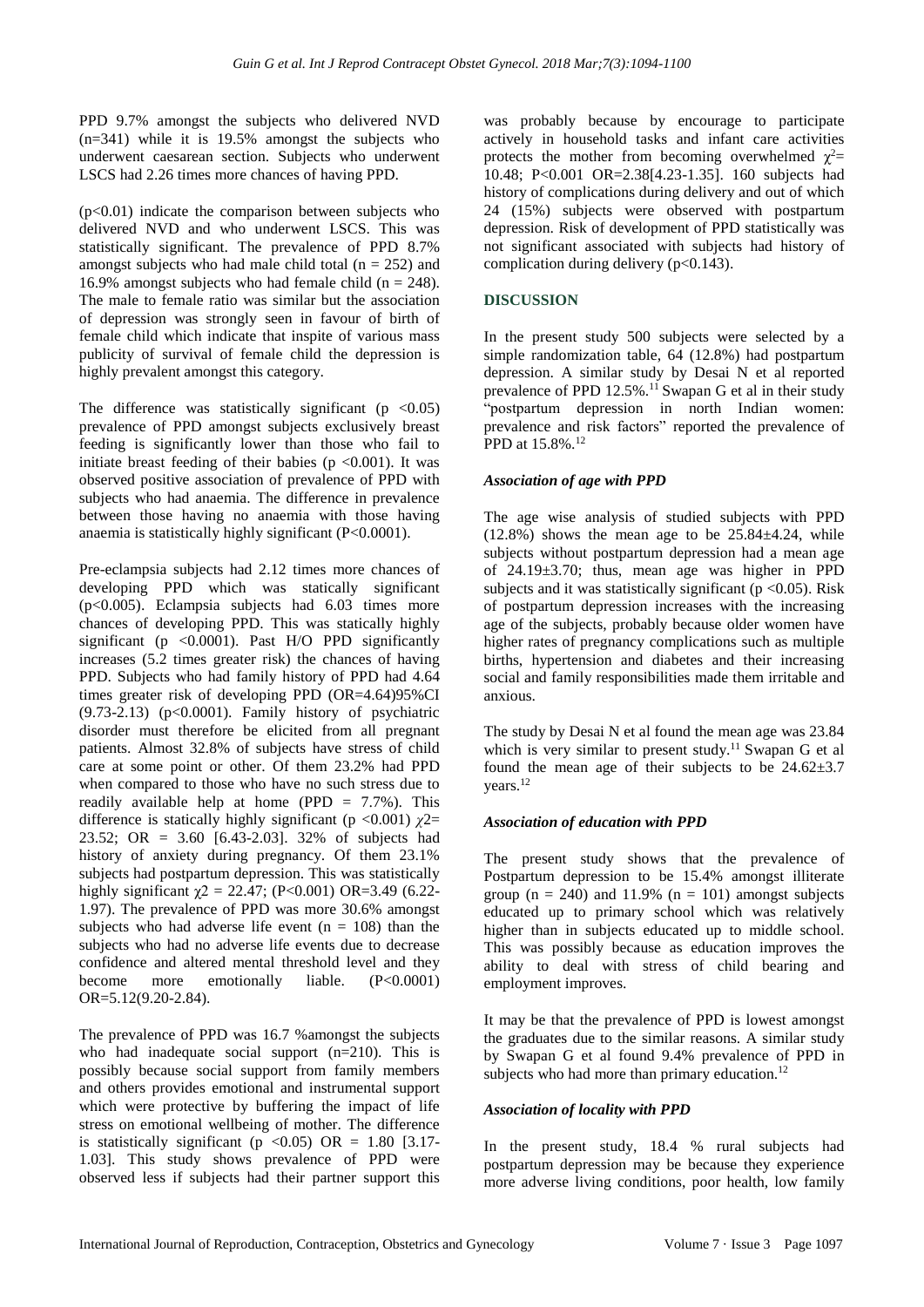and community support and poor access to quality health services than urban counterparts. The study by Lane, et al also found that the prevalence of PPD was more in rural areas.<sup>13</sup>

#### *Association of socioeconomic status with PPD*

In the present study, 16.2% subjects belonging to lower socioeconomic strata were depressed  $(P \le 0.05)$  as compared to middle/upper socioeconomic class. The poor financial condition makes the family unable to fulfil basic needs and lead a healthy lifestyle; the new baby further straining the finances. Swapans G study found a significantly high (31.3%) prevalence of PPD in the lower SES.<sup>12</sup>

Similar studies by Nandi et al and Goyal et al also suggest that low socio-economic status contributes to the development of PPD.14,15

#### *Association of antenatal check-up with PPD*

In the present study unbooked subjects had 1.78 times more chances of PPD. This difference was statistically significant  $\chi^2 = 4.02$ ; (P <0.05) indicating that antenatal visits may give women an opportunity to be aware about the health issues, share their problems and clear the doubts and fears of pregnancy. Similar observation was found in a study by Prabhu TR et al at 9.1% in those without proper antenatal care as compared to subjects who had regular antenatal visit  $(3.1\%)$ .<sup>16</sup>

#### *Association of type of family with PPD*

In the present study, the prevalence of PPD was 15.2% amongst subjects from nuclear family ( $n = 336$ ) while it is 7.9% amongst subjects from joint family. Thus, positive association of postpartum depression was seen with nuclear families because women belonging to nuclear family have poor support from other family members and higher level of marital adjustment is needed as compared to joint families ( $p < 0.05$ ).

In the study by Prabhu TR et al the prevalence was high in women from nuclear families (9.4%) as compared to those from joint families  $(1.2\%)$ .<sup>16</sup> In the study by Swapan G et al too, PPD was more prevalent in women from nuclear families (P = 0.15) OR = 1.74 (0.76-3.98).<sup>12</sup>

#### *Association of mode of delivery with PPD*

Present study reveals that subjects who underwent LSCS had 2.26 times more chances of having PPD. This was statistically significant (p<0.01). Boyce, et al (1992) found a highly significant correlation between caesarean section and developing postpartum depression at 3 months.<sup>17</sup> They reported that women within their study who had an emergency caesarean section had more than six times the risk of developing postpartum depression.

#### *Association of sex of baby with PPD*

In our study, the prevalence of PPD is 2.1 times higher amongst subjects who had given birth to a female child in present pregnancy. This strong association of depression of birth of female child with PPD ( $OR = 2.13$ ) may indicate that in spite of all efforts to sensitize the public towards a more gracious welcome to the birth of a girl child, a daughter is still considered a burden and her birth may not be always welcome.

A study by Desai N et al found that subjects who had a female child had 5.487 times higher odds of getting depression than those having male child.<sup>11</sup> Swapan G et al also observed similar finding.<sup>12</sup>

### *Association of breast feeding with PPD*

The prevalence of PPD amongst subjects exclusively breast feeding was significantly lower than those who fail to initiate breast feeding to their babies ( $p \le 0.001$ ). Breast feeding gives a sense of satisfaction and completeness and also helps to better deal with the hormonal changes occurring after delivery of baby.

A study by Misri and colleagues observed a positive association between patients with PPD and cessation of breastfeeding. <sup>18</sup> Fergerson and co-authors reported that a failed attempt at breastfeeding or early cessation of breastfeeding was found to be significantly associated with higher patient scores on the EPDS ( $N = 72$ ).<sup>19</sup>

#### *Association of past history of psychiatric illness or depression with PPD*

In present study we found that risk of PPD was 5.2 times higher in subjects with past history of depression, so every woman with such a history should have timely counselling, early recognition and treatment. The study by Swapan G et al found that PPD risk was 8 times greater (OR = 8.9) ( $p \le 0.01$ ) amongst women who had past history of psychiatric illness.<sup>12</sup>

Similar observations were made in a study by Johnstone et al, and Josefsson et al who found that a previous history of postpartum depression increased risk of developing postpartum depression in subsequent pregnancies.<sup>20,21</sup>

#### *Association of family history of psychiatric illness with PPD*

In the present study, subjects with family history of PPD had 4.64 times greater risk of developing PPD. OR = 4.64 (95%, CI 9.73-2.13) which was statistically highly significant ( $p < 0.0001$ ). Similar observations were made by Prabhu TR et al who found that the prevalence of PPD was more in subjects who had family history of psychiatric illness (21%) as compared to those who had no such family history (8%). 16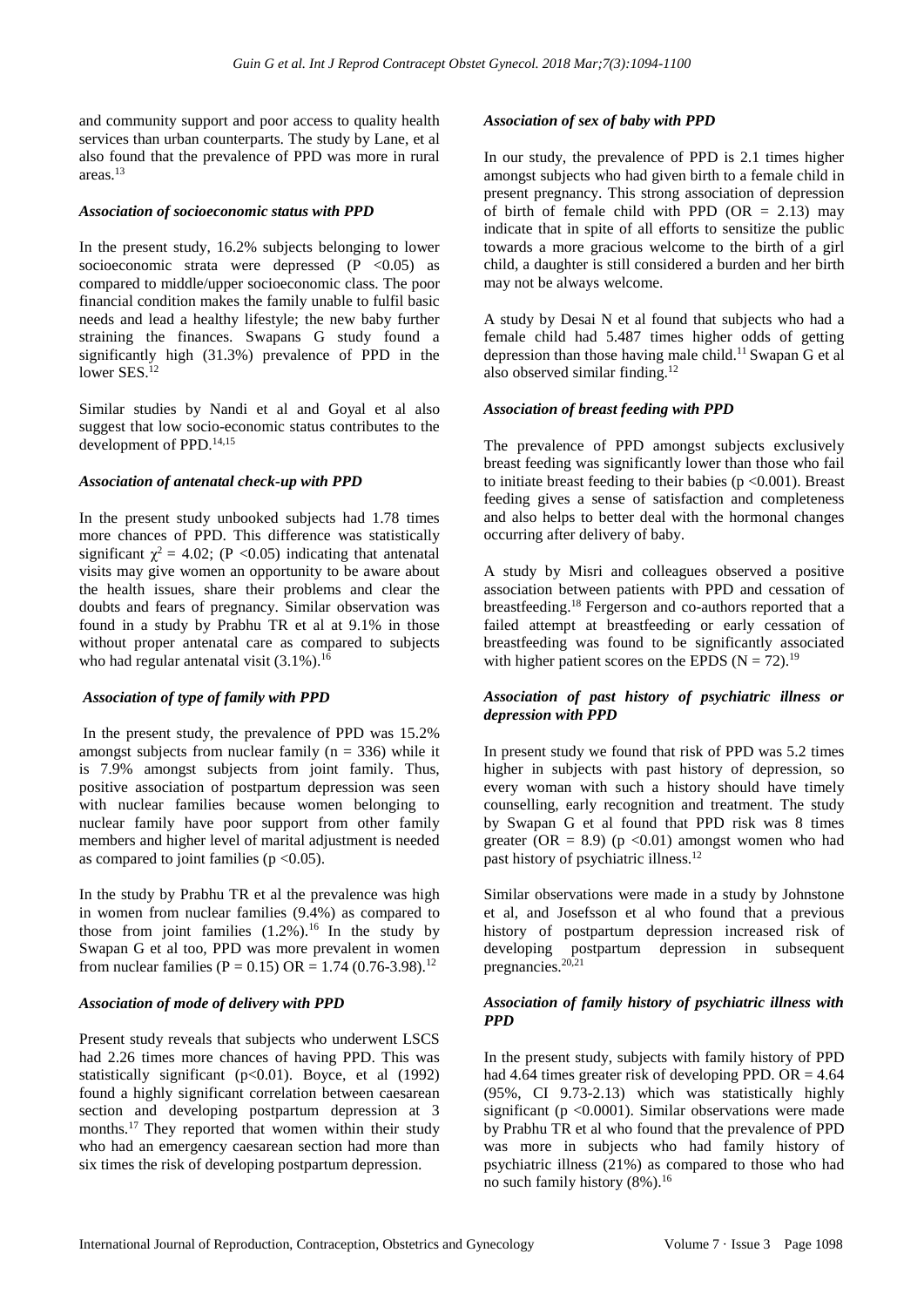#### *Association of high risk pregnancies with PPD*

In the present study, significant association of postpartum depression with obstetrics complication like anemia, severe pre-eclampsia, eclampsia, still birth was found. O'Hara and Swain concluded that obstetric factors (preeclampsia, eclampsia anemia) had a small effect [0.26] on the development of postpartum depression.<sup>9</sup> Josefsson et al reported a significant association between delivery complications and depression.<sup>21</sup>

#### *Evaluation of EPD Score in PPD*

The present study evaluated the various parameters on EPDS. It was found that postpartum depression strongly correlated with child care stress, anxiety during pregnancy, stressful life event, social support, partner support. Beck in his study found a significant correlation of PPD with prenatal anxiety, child care stress, lack of social support, adverse life events and history of previous depression. $8$  A similar association is seen in study by Swapan G et al.<sup>12</sup>

#### **CONCLUSION**

The prevalence of postpartum depression amongst postnatal women admitted of Obstetrics unit of NSCB Medical College, Jabalpur (Madhya Pradesh) at 12.8%. Various predisposing factors like child care stress, anxiety during pregnancy, inadequate social support, stressful life events, and lack of partner support can be easily addressed by counselling of pregnant subjects and their families. Every antenatal clinic must have a separate section for counselling. The postnatal period during which the just delivered mothers are at high risk of developing PPD must be well covered by social workers to aid early identification of women likely to develop PPD. It is also important to address the stigma associated with psychiatric disorders.

#### *Recommendations*

The findings of the present study will be shared with all members of Obstetric Unit, Psychiatry Department and as well as all other related faculty of Medical College Hospital, Jabalpur to create awareness of the magnitude of psychiatric disorders in expectant and delivered mothers. I advocate, on the basis of my findings-

- Routine screening of postnatal mothers especially those with high risk factors.
- Training of Obstetricians to aid timely recognition of the symptoms of depression.
- Formulating policies integrating mental and reproductive health.

*Funding: No funding sources Conflict of interest: None declared Ethical approval: The study was approved by the Institutional Ethics Committee*

#### **REFERENCES**

- 1. Beck CT. Postpartum depression: it is not just the blues. Am J Nur. 2006;106(5):40-50.
- 2. Hatton DC, Harrison-hohner J, Coste S. Symptoms of postpartum depression and breast feeding. J Hum Lactation. 2005;21(4):444-9.
- 3. Lanes A, Kuk JL, Tamim H. Prevalence and characteristics of postpartum depression symptomatology among Canadian women: a crosssectional study. BMC Public Health. 2011;11(1):1.
- 4. Steiner M. Postpartum psychiatric disorders. Canadian J Psych. 1990;35(1):85-95.
- 5. Wisner KL, Chambers C, Sit DK. Postpartum depression: a major public health problem. JAMA. 2006;296(21):2616-8.
- 6. Cox JL, Holden JM, Sagovsky R. Detection of postnatal depression. Development of the 10-item Edinburgh postnatal depression scale. Br J Psych. 1987;150(6):782-6.
- 7. McQueen K, Dennis CL. Development of a postpartum depression best practice guideline: a review of the systematic process. J Nurs Care Qual. 2007;22(3):199-204.
- 8. Beck CT. Predictors of postpartum depression: an update. Nursing Res. 2001;50(5):275-85.
- 9. O'hara MW, Swain AM. Rates and risk of postpartum depression: a meta-analysis. Int Rev Psych. 1996;8(1):37-54.
- 10. Stewart DE, Robertson E, Dennis CL, Grace SL, Wallington T. Postpartum depression: literature review of risk factors and interventions. Toronto: University Health Network Women's Health Program for Toronto Public Health. 2003.
- 11. Desai N, Mehta RY, Ganjiwale J. Study of prevalence and risk factors of postpartum depression. Natl J Med Res. 2012;2:2249-95.
- 12. Gupta S, Kishore J, Mala YM, Ramji S, Aggarwal R. Postpartum depression in north Indian women: Prevalence and risk factors. J Obstet Gynaecol India. 2013;63(4):223.
- 13. Lane B, Roufeil LM, Williams S, Tweedie R. It's just different in the country: postnatal depression and group therapy in a rural setting. social work in health care. 2002;34(3-4):333-48.
- 14. Nandi T, Bugdayci R, Dundar P, Sumer H, Sasmaz T. Risk factors for depression in the first postnatal year. Social Psych Psych Epidemiol. 2005;40(9):725-30.
- 15. Goyal D, Murphy SO, Cohen J. Immigrant Asian Indian women and postpartum depression. J Obstet Gynecol Neonatal Nurs. 2006;35:98-104.
- 16. Prabhu TR, Asokam TV, Rajeshwari A. Post-partum psychiatric illnesses. J Obstet Gynecol India. 2005;55(4):329-32.
- 17. Boyce PM, Todd AL. Increased risk of postnatal depression after emergency. Med J Australia. 1992;157(3):172-4.